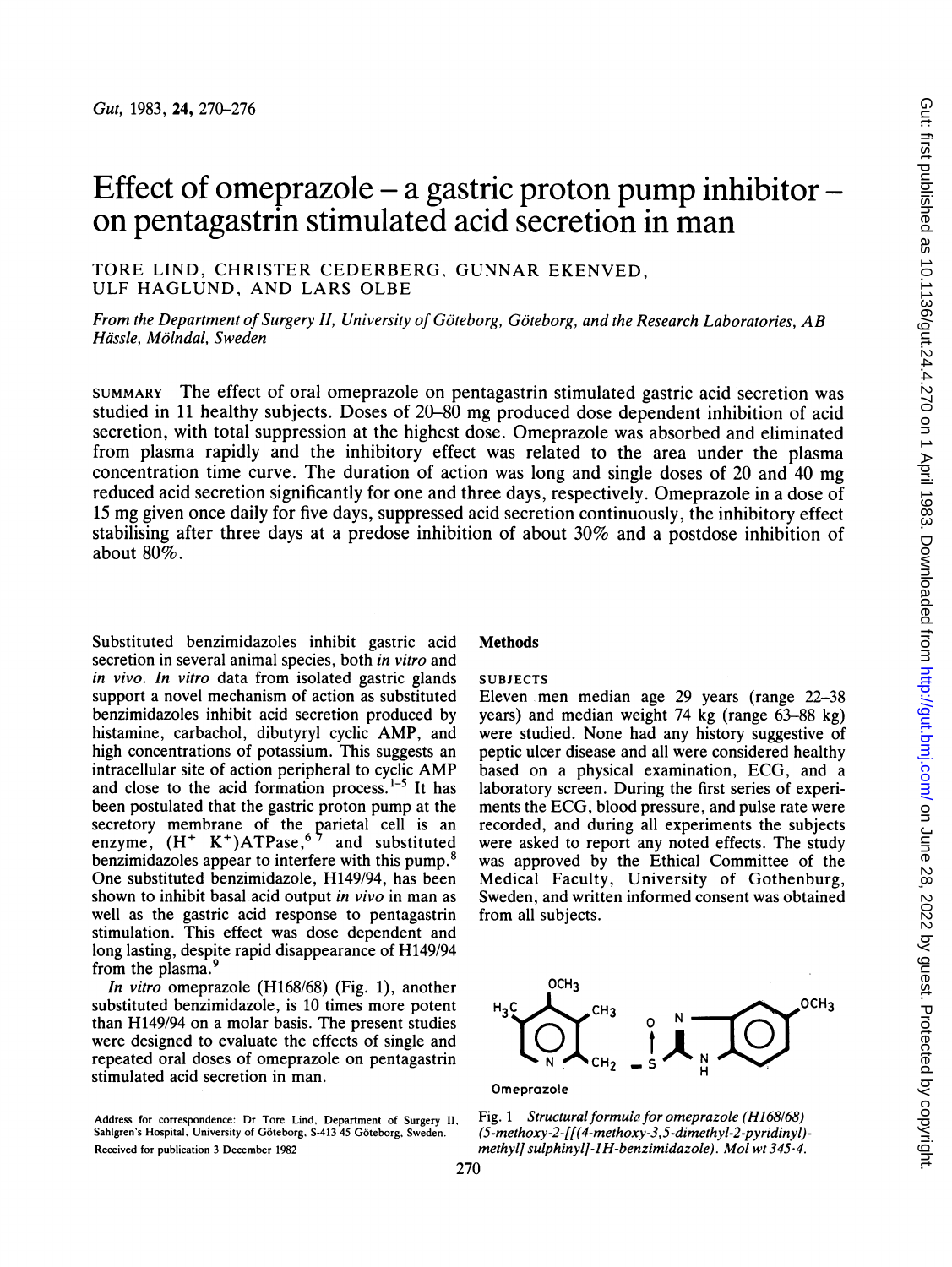#### DRUGS

Omeprazole is degraded by acid and was therefore suspended in a 50 ml water-Methocel<sup>®</sup> solution containing 8 mmol  $NAHCO<sub>3</sub>$ . A suspension in which omeprazole was replaced by 0.002% Bitrex® and 0.005% titanium dioxide was used as placebo. Both suspensions were given orally together with 50 ml  $NaHCO<sub>3</sub>$  solution (8 mmol), which was also given 10, 20, and 30 minutes after drug administration.

# MEASUREMENTS OF GASTRIC ACID SECRETION

Three different series of experiments were performed, each including six subjects who received both placebo and omeprazole. Individual experiments were separated by at least one week. After an overnight fast a double lumen nasogastric tube (Salem Sump Tube <sup>14</sup> CH, A Brunswik, Belgium) was positioned with its tip in the most distal part of the stomach under fluoroscopic control. A thin polyethylene catheter (Intramedic PE 160) was attached to the Salem tube and the tip of this catheter positioned in the gastric fundus. Through this, the stomach was perfused with a phenol red water solution (3 mg/l) at a rate of 225 ml/15 min to assess losses to the duodenum assuming homogeneous mixing of marker perfusate and gastric juice. Gastric contents were aspirated continuously by negative pressure, once a second, and divided into <sup>15</sup> minute samples. The volume and pH of each sample was recorded and the acid concentration determined by titration to pH <sup>7</sup> with 0-1 mol/l NaOH using an automatic titrator (Radiometer, Copenhagen). After filtration (Milliporfilter 1.2  $\mu$ m) and alkalinisation with 0.4 ml 2.5 mol/l NaOH the phenol red concentration in <sup>a</sup> <sup>4</sup> ml aliquot of each sample was determined using a Beckman B-spectrophotometer at a wave length of 560 nm. All acid concentrations given are corrected for losses to the duodenum and expressed as mmol  $H<sup>+/15</sup>$  min.

#### SINGLE DOSE STUDIES

In all subjects the response to pentagastrin was determined in an initial experiment using an intravenous infusion of pentagastrin (Peptavlon®, ICI) with doses of 30, 91, and 298  $\mu$ g/h. The dose 91  $\mu$ g/h resulted in a maximal acid response in all subjects.

After collection of basal acid secretion for two 15 minute periods a submaximal intravenous pentagastrin infusion (30  $\mu$ g/h) was started and continued throughout the experiment. After collection of stimulated acid secretion for one hour the drug was given and gastric perfusion and aspiration stopped. Fifty-five minutes after drug administration the stomach was emptied over five minutes, after which

perfusion and collection of gastric contents were resumed and continued for a further three hours. All subjects took part in five experiments with placebo, 40, 60, and 80 mg omeprazole in random order and 20 mg in the last experiment.

# DURATION OF ACTION

An intravenous infusion of pentagastrin (91  $\mu$ g/h) over a period of one hour was used to determine the maximal acid response. The response to pentagastrin was restudied during the second hour after drug administration and on the second, third, fourth, and fourteenth day. Each subject received a single dose of placebo, 20 mg and 40 mg of omeprazole according to a latin square design.

#### REPEATED DOSES

The experiment consisted of two study periods, each lasting five days. Subjects received <sup>15</sup> mg omeprazole daily during one period and placebo during the other, in random order. The maximal acid response to pentagastrin  $(91 \mu g/h)$  was measured before, and during the second hour after, drug/placebo administration on the first, third, and fifth day. On the second and fourth day the subjects remained in the laboratory for one hour after receiving drug/placebo but no acid measurements were performed.

# LABORATORY ANALYSIS

Venous blood samples were taken from a peripheral forearm vein before and at frequent intervals after drug administration for omeprazole assay. Plasma concentrations of omeprazole were determined by high pressure liquid chromatography at Department of Analytical Chemistry at AB Hassle. A routine laboratory screen (blood: ESR, Hb, Hct, RBC, WBC, differential count, thrombocytes, ASAT, ALAT, alkaline phosphatase, bilirubin,  $Na<sup>+</sup>$ ,  $K<sup>+</sup>$ ,  $Cl^-$ ,  $Ca^{2+}$ , creatinine, protein, bicarbonate,  $T_3$ ,  $T_4$ , and TSH; urine: glucose, protein, haemoglobin, and microscopy) was performed before and after each experimental series.

#### CALCULATIONS AND STATISTICAL ANALYSES

The maximal acid response to the intravenous infusion of pentagastrin (91  $\mu$ g/h) was calculated as the sum of the two highest consecutive 15 minute values. To eliminate placebo effects the percentage change in acid secretion was calculated for each subject using the formula:

$$
\frac{\frac{b}{a} - \frac{d}{c}}{\frac{d}{c}} \times 100
$$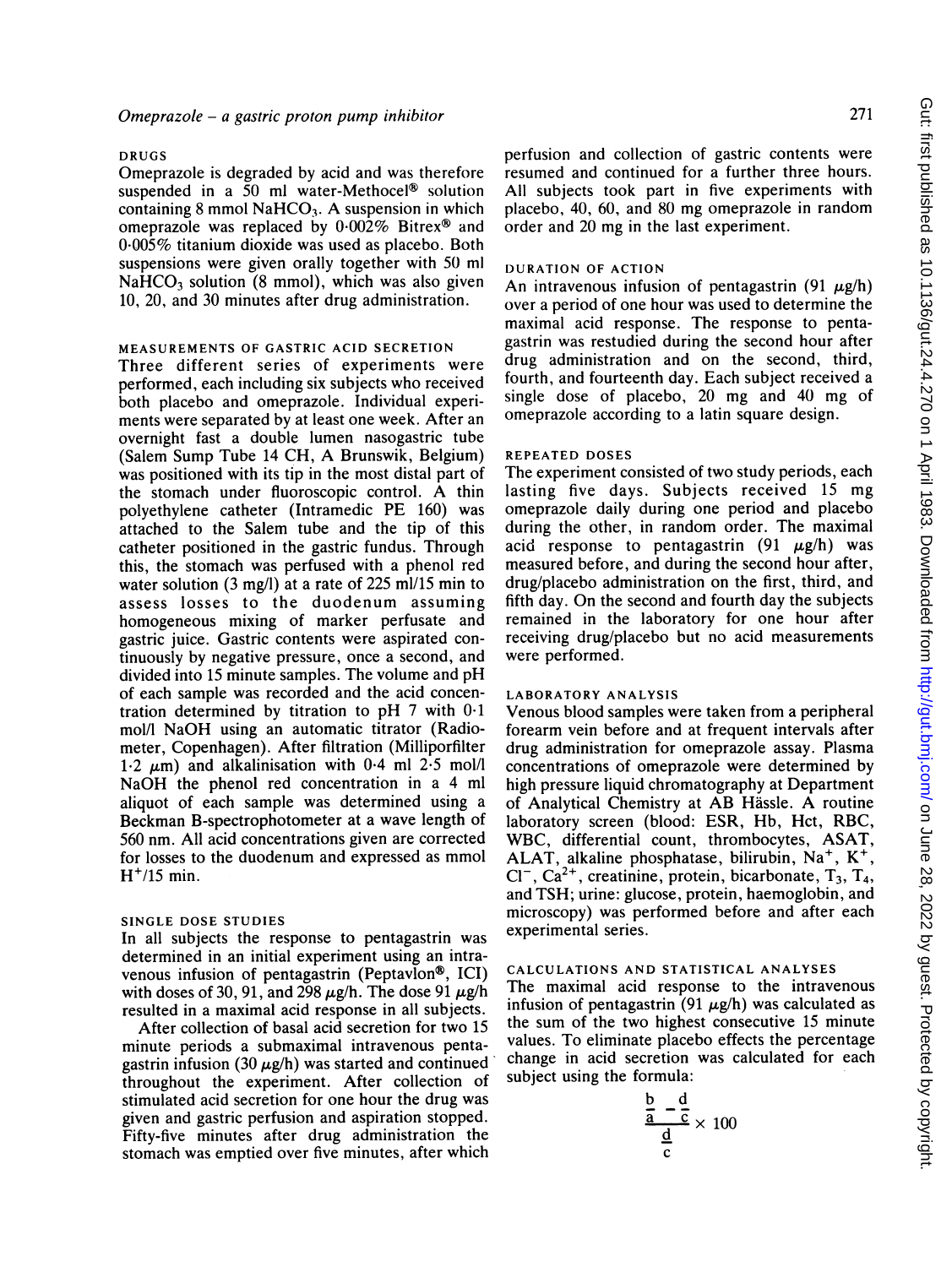where:  $a = acid$  secretion before omeprazole,\*  $b = acid$  secretion after omeprazole,  $c = acid$ secretion before placebo,\*  $d = acid$  secretion after placebo.

Friedman's two-way analysis of variance and Wilcoxon's two-sided matched pair signed rank test were used to test for drug effects on acid secretion and a coefficient of variation (CV) for differences within individuals was calculated. Significance was claimed if  $p \le 0.05$ . The area under the plasma concentration-time curve (AUC) extrapolated to infinity was calculated by trapezoidal rule with correction for residual area after the last sample time $"$  and a correlation coefficient between per cent drug induced inhibition and AUC was calculated after logit transformation where:

$$
Y = 1 n \frac{R}{R max - R}
$$

 $(R =$  response as per cent inhibition and R  $max = 100$ , and  $X = log<sub>10</sub> AUC.<sup>11</sup>$  The correlation coefficient was tested using Student's <sup>t</sup> test.

The terminal half-life of omeprazole was calculated by linear regression analysis using the log concentrations measured 60-180 minutes after drug administration. Values are given as mean  $\pm$  SEM.

## **Results**

Omeprazole produced no side effects or changes in the cardiovascular parameters that were recorded. No drug related effects on the laboratory screen were observed.

Before first omeprazole/placebo dose when repeated doses were given.

#### SINGLE DOSE STUDIES

After the start of the pentagastrin infusion acid secretion reached a plateau during the third and fourth 15 minute periods. This level was submaximal for pentagastrin stimulation, the median level being 65% (range 30-98%) of the maximal response. Omeprazole produced a significant dose dependent inhibition of acid secretion compared with placebo, the mean percentage inhibition being  $36\pm8.5$ ,  $65\pm14.9$ ,  $90\pm5.3$ , and  $99\pm0.42\%$  with the 20, 40, 60, and 80 mg doses, respectively. The degree of inhibition remained unchanged throughout the experiment (Fig. 2) (Table 1). Omeprazole also reduced the volume secretion but to a lesser extent than acid secretion (21-87%) resulting in a decreased acidity (Table 1). Plasma concentrations of omeprazole reached a peak after about 30-40 minutes and then declined with a half-life of about 50 minutes (range 12-82 minutes) (Fig. 3). The AUC increased with increasing doses and showed <sup>a</sup> significant correlation with per cent inhibition of acid secretion  $(R=0.93, p<0.001)$  (Fig. 4).

## DURATION OF ACTION

During the second hour after omeprazole administration the maximal acid response was reduced by  $51\pm9\%$  and  $86\pm4\%$  respectively, with the 20 and 40 mg doses (Fig. 5, Table 2). A significant reduction of  $26±12\%$  and  $48±9\%$  respectively was still present 24 hours later. With the 20 mg dose, the acid inhibition on the third and fourth days after drug administration (18% and 6% respectively) was not significantly different from placebo but the 40 mg dose of omeprazole continued to produce significant inhibition (34±7% and  $18±4\%$  respectively).



Fig. 2 Effect of oral omeprazole on pentagastrin induced acid secretion in six healthy subjects. Values are mean  $\pm$  1 SEM.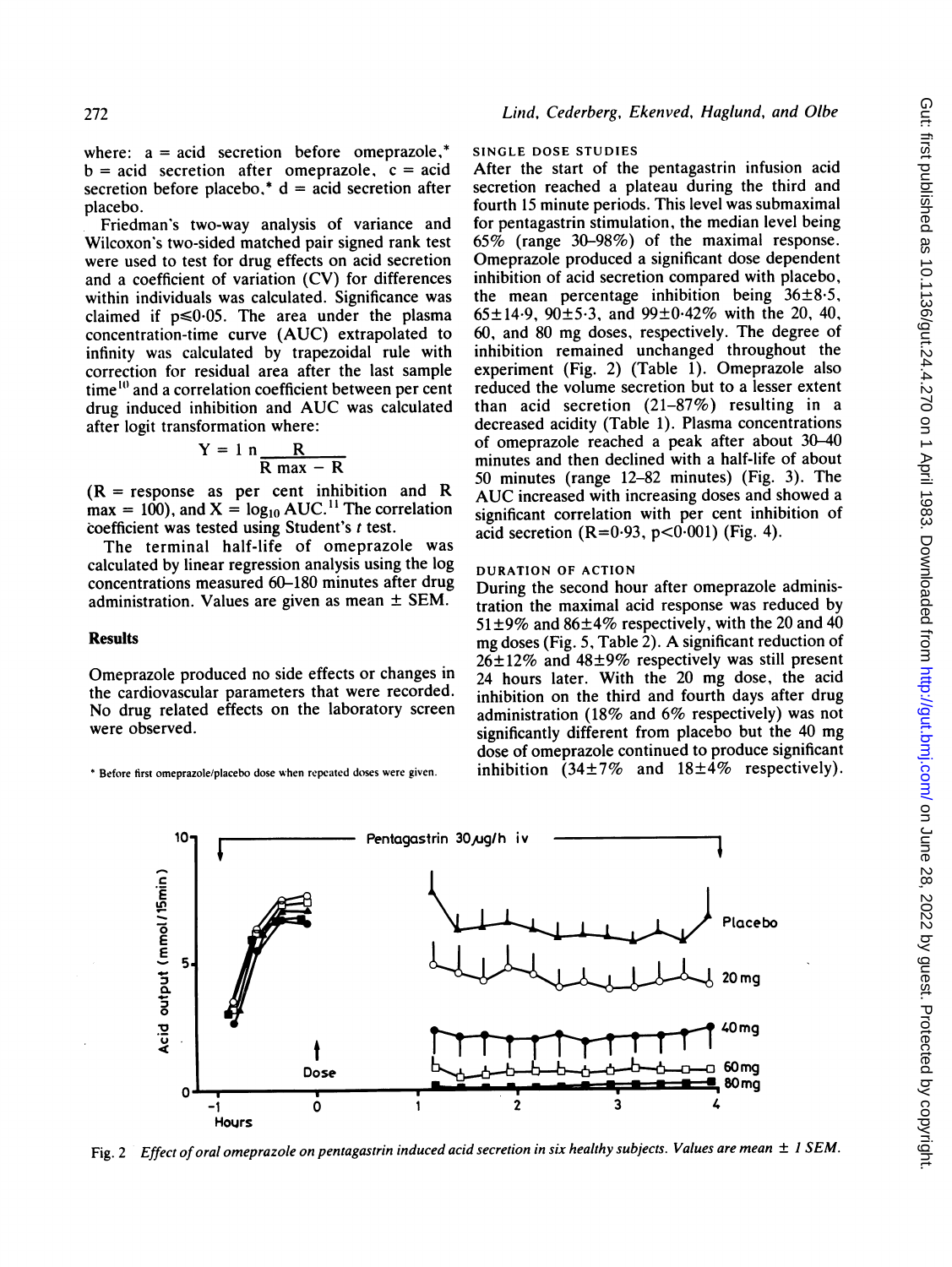| Omeprazole<br>dose | <b>Before administration</b> |                 | After administration |                 |                                 |
|--------------------|------------------------------|-----------------|----------------------|-----------------|---------------------------------|
|                    | Acid                         | Volume          | Acid                 | Volume          | Omeprazole AUC<br>$\mu$ mol/h/l |
| Placebo            | $7.1 \pm 0.34$               | $66.5 \pm 5.10$ | $6.4 + 0.51$         | $65.5 \pm 3.14$ |                                 |
| $20 \text{ mg}$    | $7.6 \pm 0.78$               | $72.0 \pm 4.05$ | $4.3 \pm 0.67$       | $58.5 + 4.11$   | $0.94 \pm 0.19$                 |
| $40 \text{ mg}$    | $6.6 \pm 0.74$               | $60.0 \pm 5.65$ | $2.1 \pm 0.77$       | $38.0 \pm 7.50$ | $2.4 \pm 0.83$                  |
| $60$ mg            | $7.4 \pm 0.78$               | $67.5 + 4.43$   | $0.57 \pm 0.30$      | $20.6 \pm 5.90$ | $3.8 \pm 0.84$                  |
| 80 mg              | $6.8 \pm 0.48$               | $67(1) + 4.48$  | $0.06 \pm 0.02$      | $11.1 \pm 1.88$ | $5.7 \pm 1.1$                   |

Table 1 Pentagastrin (30  $\mu$ g/h intravenously) stimulated acid (mmol/15 min) and volume (ml/15 min) output before and after (60-180 min) administration of omeprazole and area under the plasma concentration time curve (A UC) in six healthy

Fourteen days after the omeprazole dose the acid response to pentagastrin was identical to that with placebo. No omeprazole was detectable in plasma after 24 hours. The coefficient of variation for individual values of acid secretion within subjects during the placebo experiment was less than 10% when pentagastrin stimulation was repeated with an interval of 24 hours.

## REPEATED DOSES

The first dose of omeprazole (15 mg) produced 47% inhibition of the maximal response to pentagastrin during the second hour after drug administration. On the third and fifth days before omeprazole, the acid response was reduced by 31% and 37%, respectively. The inhibition during the second hour after dosage on days three and five was 75% and 80% respectively (Fig. 6a,b. Table 3). No omeprazole was detectable in plasma before dosage on days three and five.

# **Discussion**

The histamine  $H_2$ -blocker cimetidine contain an imidazole ring and the new  $H_2$ -receptor antagonist ranitidine a furan ring which are similar from a medicinal chemical point of view. <sup>12</sup> Omeprazole and similar benzimidazoles also contain an imidazole ring but reduce acid secretion in a different way.<sup>8</sup> Histamine  $H_2$ -antagonists block the histamine receptor on the parietal cell surface while studies with omeprazole have shown a mechanism of action with intracellular inhibition of the final step of the acid formation process.<sup>8</sup> The present study shows that omeprazole is a more potent inhibitor of acid secretion in humans than is H149-94, the only substituted benzimidazole previously used in man, but with a similar inhibitory pattern.<sup>9</sup>

In these experiments omeprazole was given as a buffered suspension along with repeated doses of sodium bicarbonate and this could have influenced





Fig. 3 Plasma concentrations of omeprazole in six healthy

subjects given 40 mg orally. Values are mean  $\pm$  1 SEM.

Fig. 4. Relationship between  $%$  inhibition of pentagastrin  $(30 \mu$ g/h intravenously) induced acid secretion during the second to fourth hour after drug administration and the area under the plasma omeprazole concentration-time curve. Correlation coefficient =  $0.93$ ,  $p < 0.001$ ,  $n = 24$ .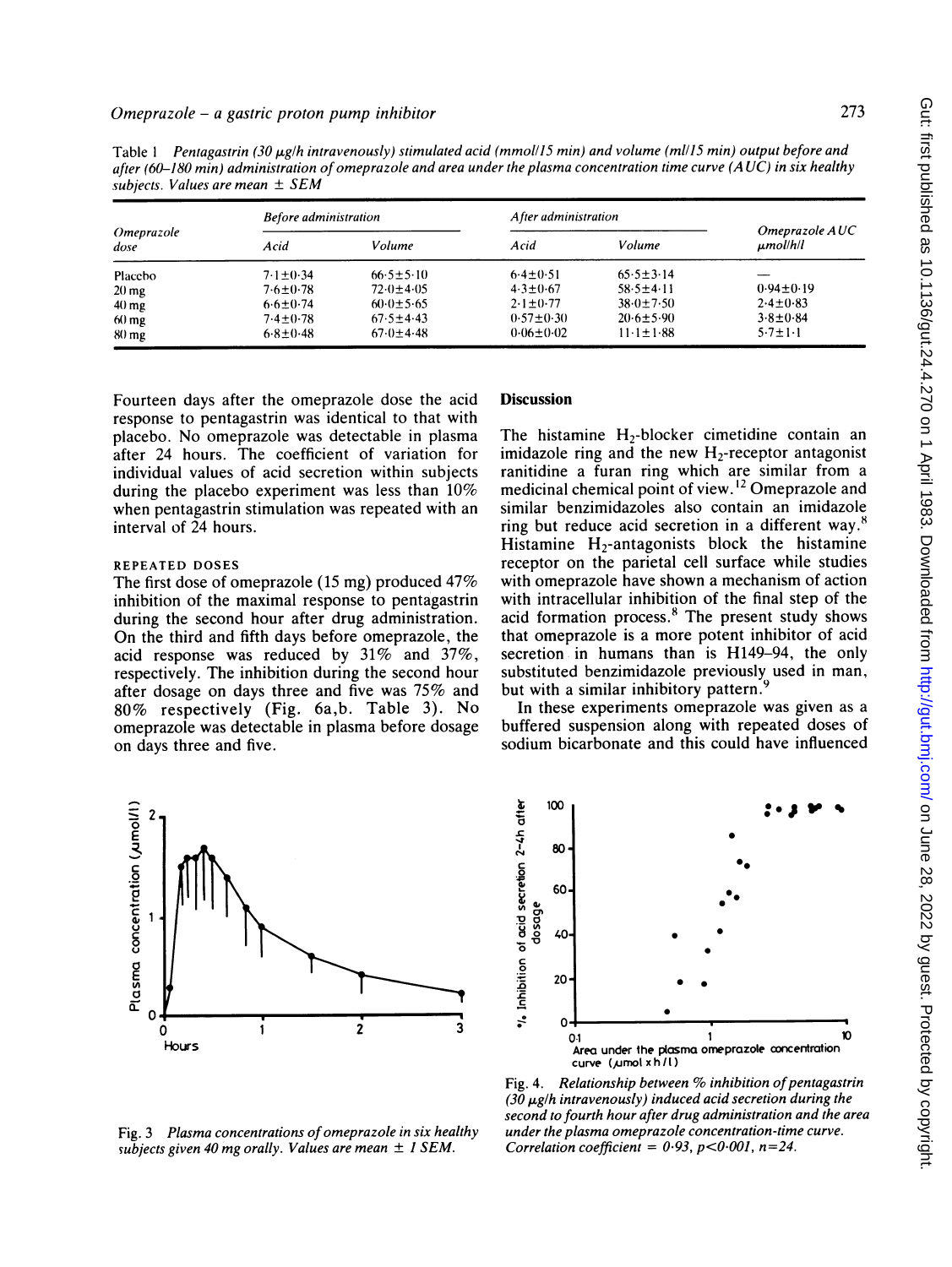



subsequent acid secretion. In the present experiments the stomach was emptied of gastric contents one hour after both drug and placebo administration and, furthermore, the shape of the placebo curve did not change significantly during the second hour (Fig. 2). This implies that the sodium bicarbonate did not affect acid secretion. An enteric-coated granule formulation, which can be given without sodium bicarbonate, has been developed for future clinical evaluation.

Increasing doses of omeprazole (20-80 mg) produced dose dependent inhibition of submaximal pentagastrin induced acid secretion and total suppression with the highest dose. A single dose of 20 mg omeprazole reduced the maximal acid response to pentagastrin significantly even after 24 hours and with 40 mg of omeprazole there was <sup>a</sup> slight but significant inhibition of acid secretion three days after dosage. The inhibitory effect was reversible, however, in all subjects which accords with results from animal studies in which the duration of inhibition never exceeded three to four

days even with extremely high doses of omeprazole.'3 A maximal pentagastrin dose was used in these experiments to obtain reproducible responses. The coefficient of variation was less than 10% when the test was repeated after 24 hours. When the test was repeated after one hour, however, a reduced response was observed.

Repeated low doses of omeprazole given once daily reduced the maximal acid response to pentagastrin significantly compared with placebo. The predose inhibition - that is, 24 hours after the last dose - as well as the postdose inhibition did not differ significantly between the third and fifth day. This suggests that the inhibitory effect had stabilised after about three days. With this low dose of omeprazole the degree of inhibition varied during a 24 hour period from 30-40% before dosing and 75-80% two hours after <sup>a</sup> dose. A somewhat greater degree of inhibition might be necessary clinically which could be achieved with a slight increase of daily dose.

Omeprazole was rapidly absorbed and dis-

Table 2 Maximal acid response (mmol/15 min) to pentagastrin (91 µg intravenously) before and at different intervals after single dose ofomeprazole and area under plasma concentration time curve (A UC) in six healthy subjects. Values are given as mean ± SEM

| Omeprazole<br>dose | Before administration |                 |                | After administration |                |                |                      |
|--------------------|-----------------------|-----------------|----------------|----------------------|----------------|----------------|----------------------|
|                    | $-60 - 0$ min         | $60 - 120$ min  | $23 - 24h$     | 47–48 h              | 71–72 h        | 14 days        | AUC<br>$\mu$ mol/h/l |
| Placebo            | $8.8 + 0.78$          | $7.4 \pm 0.76$  | $9.0 \pm 0.89$ | $9.6 \pm 0.66$       | $9.5 \pm 0.63$ | $8.4 \pm 1.1$  |                      |
| $20 \,\mathrm{mg}$ | $9.1 \pm 0.66$        | $3.6 \pm 0.66$  | $6.4 \pm 0.65$ | $7.9 \pm 0.42$       | $8.7 \pm 0.46$ | $8.6 \pm 0.43$ | $1.1 \pm 0.33$       |
| 40 <sub>mg</sub>   | $8.9 \pm 1.1$         | $0.90 \pm 0.23$ | $4.3 \pm 0.58$ | $6.3 \pm 0.58$       | $7.9 \pm 0.87$ | $8.9 \pm 0.69$ | $3.0 \pm 0.64$       |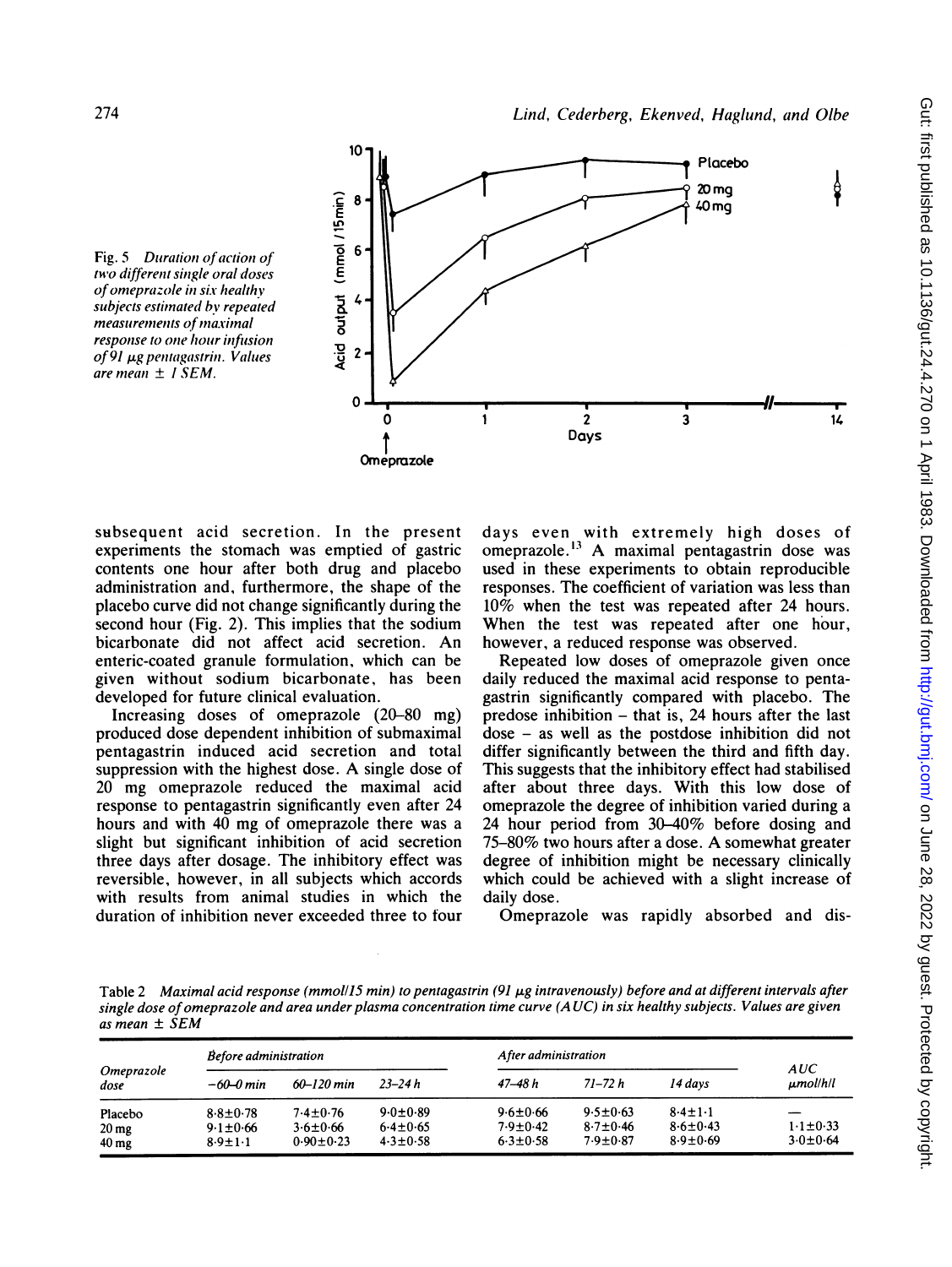| r anats art given as mean $\pm$ 50m |                                |                                |                                |                                                     |                                                    |                                                  |  |  |  |
|-------------------------------------|--------------------------------|--------------------------------|--------------------------------|-----------------------------------------------------|----------------------------------------------------|--------------------------------------------------|--|--|--|
|                                     | <b>Before administration</b>   |                                |                                | After administration                                |                                                    |                                                  |  |  |  |
|                                     | Davs 1                         |                                |                                | Days 1                                              |                                                    |                                                  |  |  |  |
| Placebo<br>15 mg<br>AUC             | $9.3 + 0.60$<br>$9.3 \pm 0.74$ | $8.9 + 0.74$<br>$5.9 \pm 0.76$ | $8.5 + 0.58$<br>$5.1 \pm 0.71$ | $8.3 \pm 0.53$<br>$4.3 \pm 0.74$<br>$0.95 \pm 0.19$ | $7.6 \pm 0.73$<br>$1.8 \pm 0.78$<br>$1.1 \pm 0.31$ | $7.3 \pm 0.66$<br>$1.4 + 0.61$<br>$1.3 \pm 0.35$ |  |  |  |

Table 3 Maximal acid response (mmol/15 min) to pentagastrin (91  $\mu$ g intravenously) during repeated administration, measured before and after 1st, 3rd, and 5th dose and area under plasma concentration time curve in six healthy subjects. Values are given as mean ± SEM

appeared rapidly from plasma. After three hours plasma concentrations were very low (Fig. 3) while the maximum inhibitory effect was reached during the first hour and remained unchanged throughout the remainder of the experiment (Fig. 2). It is possible that substituted benzimidazoles accumulate intracellularly in the parietal cells as they are weak bases. <sup>14</sup> Such a process could contribute to the long duration of action despite the short half-life in plasma. The area under the plasma concentration curve (AUC) was taken to reflect the amount of drug that had been absorbed and there was a good correlation between AUC and the inhibitory effect

10  $^\circled{\rm c}$ 2 Hours after l acebo 2 Hours after 5  $\begin{array}{ccccccc}\n\frac{2}{5} & & & & \\
\frac{2}{5} & & & & \\
\frac{2}{5} & & & & \\
\frac{2}{5} & & & & \\
\frac{2}{5} & & & & \\
\frac{2}{5} & & & & \\
\frac{2}{5} & & & & \\
\frac{2}{5} & & & & \\
\frac{2}{5} & & & & \\
\frac{2}{5} & & & & \\
\frac{2}{5} & & & & \\
\frac{2}{5} & & & & \\
\frac{2}{5} & & & & \\
\frac{2}{5} & & & & \\
\frac{2}{5} & & & & \\
\frac{2}{5} & & & & \\
\frac{2}{5} & & & & \\
\frac{2}{5}$ Day  $\mathbf{1}$  $\overline{\mathbf{3}}$ 5  $\overline{a}$ placebo  $\begin{array}{|c|c|c|}\hline & & & \\\hline \end{array}$   $\begin{array}{|c|c|}\hline \text{I} & \text{I} & \text{I}^{\text{22}}\hline \end{array}$   $\begin{array}{|c|c|}\hline \text{24 Hours at the}& \text{26.}\ \hline \end{array}$ 15 mgomepazolon axima resonsetoopnepraston e 24 Hours after 5 Day 3 <sup>35</sup> si Dealty 1ujcs Mesreet 5eetkndrn <sup>h</sup> 0  $Day \quad 3 \quad 5$ 

Fig. 6 Effect of repeated once daily oral administration of 15 mg omeprazole on maximal response to pentagastrin in six healthy subjects. Measurements were taken during the 2nd hour (postdosage, 6a) and 24th hour (predosage, 6b) after omeprazole administration. Values are mean  $\pm$  SEM.

(Fig. 4). An inhibition of volume secretion was also observed but this was less pronounced than the inhibition of acid secretion. As gastric volume secretion is only partly due to parietal cell secretion the smaller reduction could be explained on the basis that omeprazole only affects parietal cell secretion.

Substituted benzimidazoles have previously been shown to have a selective action on parietal cell function. In man, single daily doses of omeprazole produce pronounced and long lasting inhibition of gastric acid secretion which could be of clinical benefit in the treatment of peptic ulcer disease.

This study was sponsored by grants from the Swedish Medical Research Council (project no. 17X-760).

#### References

- 1 Fellenius E, Berglindh T, Brändström A et al. The inhibitory action of substituted benzimidazoles on isolated oxyntic glands and  $H^+/K^+$ -ATPase. In: Schultz I, Sachs G, Forte J, Ullrich KJ, eds. Hydrogen ion transport in epithelia. Amsterdam: Elsevier, 1980: 193-202.
- 2 Olbe L, Berglindh T, Elander B et al. Properties of a new class of gastric acid inhibitors. Scand J Gastroenterol 1979; suppl 55: 131-3.
- 3 Sjostrand S-E, Ryberg B, Olbe L. Stimulation and inhibition of acid secretion in the isolated guinea pig gastric mucosa. Acta Physiol Scand 1978; spec suppl: 181-5.
- 4 Olbe L, Sjostrand S-E, Fellenius E. Present situation and future prospects of medical treatment. In: Rehfeld JF, Amdrup E, eds. Gastrins and the vagus. London: Academic Press, 1979: 245-50.
- 5 Fellenius E, Elander B, Wallmark B, Haglund U, Olbe L, Helander H. Studies on acid secretory mechanism